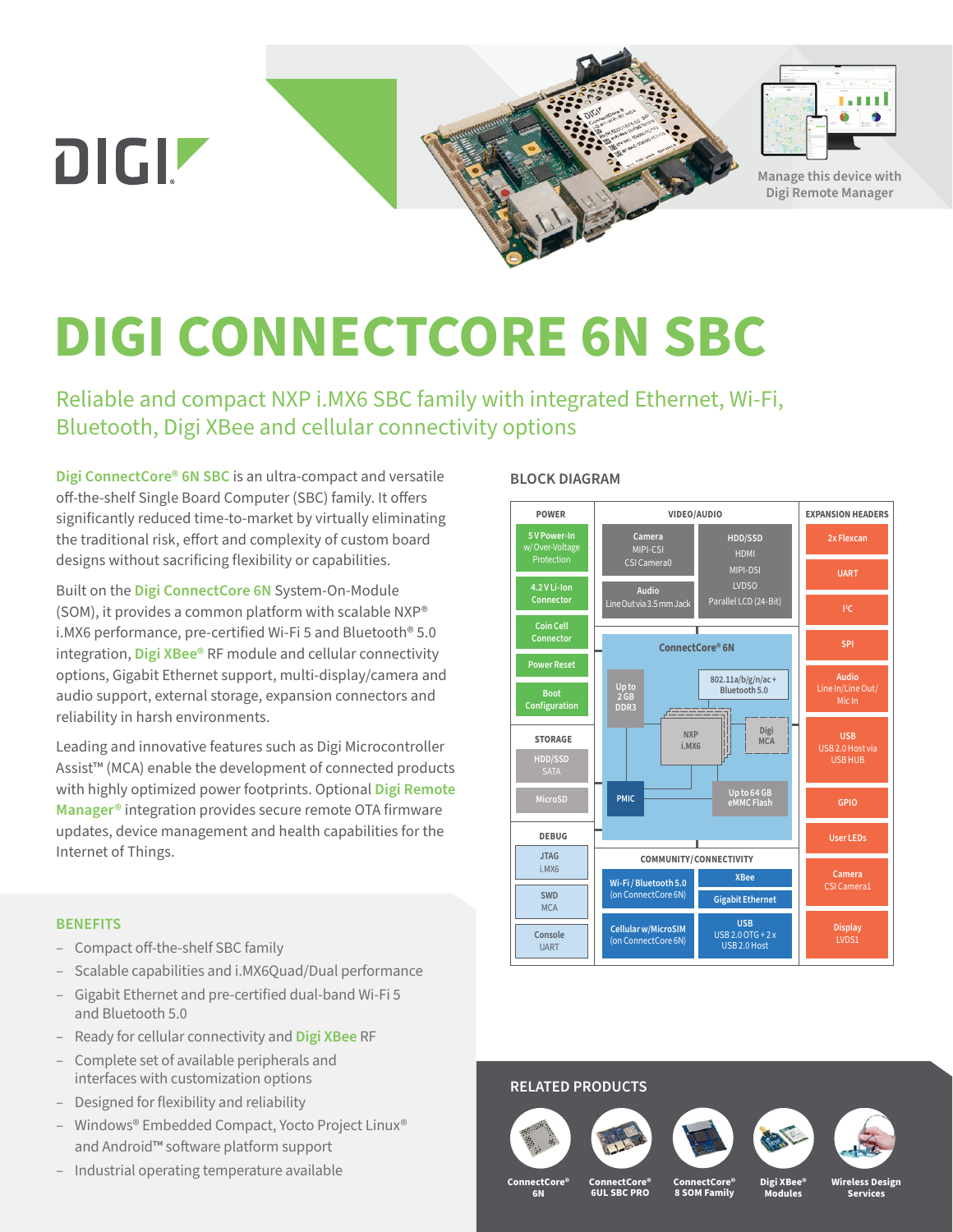| <b>SPECIFICATIONS</b>                | Digi ConnectCore® 6N SBC                                                                                                                                                                                                                                                                                                                              |
|--------------------------------------|-------------------------------------------------------------------------------------------------------------------------------------------------------------------------------------------------------------------------------------------------------------------------------------------------------------------------------------------------------|
| <b>APPLICATION PROCESSOR</b>         | On-board Digi ConnectCore® 6N multi-chip module with NXP i.MX6Quad/Dual;<br>Industrial (Dual - 800 MHz) / Extended Commercial (Quad - 1.2 GHz) options                                                                                                                                                                                                |
| <b>MEMORY</b>                        | 4 GB eMMC flash, 1 GB DDR (64-bit)                                                                                                                                                                                                                                                                                                                    |
| <b>GRAPHICS</b>                      | Multi-stream-capable HD video engine with 1080p60 decode;<br>1080p30 encode and 3D video playback in HD in high-performance families;<br>Superior 3D graphics performance with up to 4 shaders at 200 Mt/s with OpenCL support;<br>Separate 2D and/or Vertex acceleration engines for UI support;<br>Stereoscopic image sensor support for 3D imaging |
| <b>SECURITY</b>                      | RNG, TrustZone, Ciphers, Security Cntrl, Secure RTC, Secure JTAG, eFuses (OTP)                                                                                                                                                                                                                                                                        |
| <b>DISPLAYS</b>                      | 1x HDMI (Type A);<br>2x LVDS with backlight control and I2C touch interface (HIROSE DF14A-20P-1.25H);<br>1x Parallel LCD (24-bit) with backlight control and I2C touch interface (Omron XF2M-4015-1A);<br>1x MIPI-DSI with backlight control and I2C touch interface (FCI SFW15S-2STE1LF, compatible with Raspberry Pi DSI)                           |
| <b>CAMERA</b>                        | 1x 8-Bit Parallel Camera Interface 1 (Omron XF2M-2015-1A);<br>1x 8-Bit Parallel Camera Interface 0 (Molex 53047-1410);<br>1x MIPI CSI-2 (FCI SFW15S-2STE1LF, compatible with Raspberry Pi CSI)                                                                                                                                                        |
| <b>USB 2.0</b>                       | 2x USB Host (Dual Type A), 1x USB OTG (Micro AB); 1x USB Host (Molex 53047-0610)                                                                                                                                                                                                                                                                      |
| <b>AUDIO</b>                         | 1x Line-In;<br>(3.5 mm stereo jack, CUI SJ1-3515-SMT), 1x Line-In, 1x Line-Out, 1x Mic-In (Molex 53047-0810);<br>On-board NXP SGTL5000 audio codec                                                                                                                                                                                                    |
| <b>CONSOLE (RS232)</b>               | Molex 53047-0310                                                                                                                                                                                                                                                                                                                                      |
| <b>SATA 3.0</b>                      | 3M 5607-5102-SH                                                                                                                                                                                                                                                                                                                                       |
| <b>MICRO-SIM</b>                     | Yes                                                                                                                                                                                                                                                                                                                                                   |
| <b>PCI EXPRESS MINI CARD</b>         | Foxconn AS0B226-S68Q-7H;<br>Provides 1x PCI Express, USB 2.0 Host, I2C, SIM, Reset, Wake-Up signals;<br>Supports mounting of half-size and full-size PCI Express Mini Cards                                                                                                                                                                           |
| <b>BOOT CONFIGURATION</b>            | eMMC / SD / SATA                                                                                                                                                                                                                                                                                                                                      |
| <b>DIGI XBEE SOCKET</b>              | Samtec MMS-110-01-L-SV                                                                                                                                                                                                                                                                                                                                |
| WI-FI                                | 802.11a/b/g/n/ac                                                                                                                                                                                                                                                                                                                                      |
| <b>BLUETOOTH</b>                     | Bluetooth 5.0                                                                                                                                                                                                                                                                                                                                         |
| <b>ANTENNA CONNECTORS</b>            | 1x U.FL / 2x U.FL                                                                                                                                                                                                                                                                                                                                     |
| <b>GIGABIT ETHERNET</b>              | RJ-45 with two LEDs for link/speed/activity                                                                                                                                                                                                                                                                                                           |
| <b>CAN BUS</b>                       | 2x FlexCAN (Molex 53047-0610)                                                                                                                                                                                                                                                                                                                         |
| GPIO / I <sup>2</sup> C / SPI / UART | 1x GPIO (8x i.MX GPIOs and 4x Kinetis GPIOs, Molex 53047-1410);<br>1x I <sup>2</sup> C (Molex 53047-0310), 1x SPI (Molex 53047-0610);<br>3x UART (4-wire TX/RX/RTS/CTS, one shared with Digi XBee® socket, Molex 53047-1410)                                                                                                                          |
| <b>DEBUG</b>                         | 1x JTAG for i.MX6 (FCI 20021111-00010T4LF);<br>1x SWD for Digi MCA (FCI 20021111-00010T4LF);<br>Headers populated on development units only;<br>Production units without header for plug of nails (Tag-Connect TC2050-IDC-NL)                                                                                                                         |
| <b>POWER BUTTON</b>                  | Power on, power off, sleep, wake-up                                                                                                                                                                                                                                                                                                                   |
| <b>RESET BUTTON</b>                  | Yes                                                                                                                                                                                                                                                                                                                                                   |
| <b>USER LEDS</b>                     | 1x Red, 1x Yellow, 1x Green                                                                                                                                                                                                                                                                                                                           |
| <b>COIN CELL CONNECTOR</b>           | Molex 53047-0210                                                                                                                                                                                                                                                                                                                                      |
| <b>SUPPLY VOLTAGE</b>                | 5 V @ 3.2 A (typical, depending on use-case)                                                                                                                                                                                                                                                                                                          |
| <b>POWER SUPPLY CONNECTOR</b>        | Main power supply via 2mm locking barrel connector                                                                                                                                                                                                                                                                                                    |
| <b>OPERATING TEMPERATURE</b>         | Ext. Commercial: -20° C to 70° C (-4° F to 158° F) / Industrial: -40° C to 85° C (-40° F to 185° F)                                                                                                                                                                                                                                                   |
| <b>STORAGE TEMPERATURE</b>           | -50° C to 125° C (-58° F to 257° F)                                                                                                                                                                                                                                                                                                                   |
| <b>RELATIVE HUMIDITY</b>             | 5% to 90% (non-condensing)                                                                                                                                                                                                                                                                                                                            |
| <b>RADIO APPROVALS</b>               | US, Canada, EU, Japan, Australia/New Zealand, Brazil                                                                                                                                                                                                                                                                                                  |
| <b>EMISSIONS / IMMUNITY / SAFETY</b> | FCC Part 15 Class B, EN 55022 Class B, EN 61000-3-2, EN 61000-3-3;<br>ICES-003 Class B, VCCI Class II, AS 3548, FCC Part 15 Subpart C Section 15.247, IC (Industry Canada);<br>RSS-210 Issue 5 Section 6.2.2(o), EN 300 328;<br>EN 301 489-17, EN 55024, EN 301 489-3, Safety (IEC 62368-1)                                                           |
| <b>PRODUCT WARRANTY</b>              | 1-year                                                                                                                                                                                                                                                                                                                                                |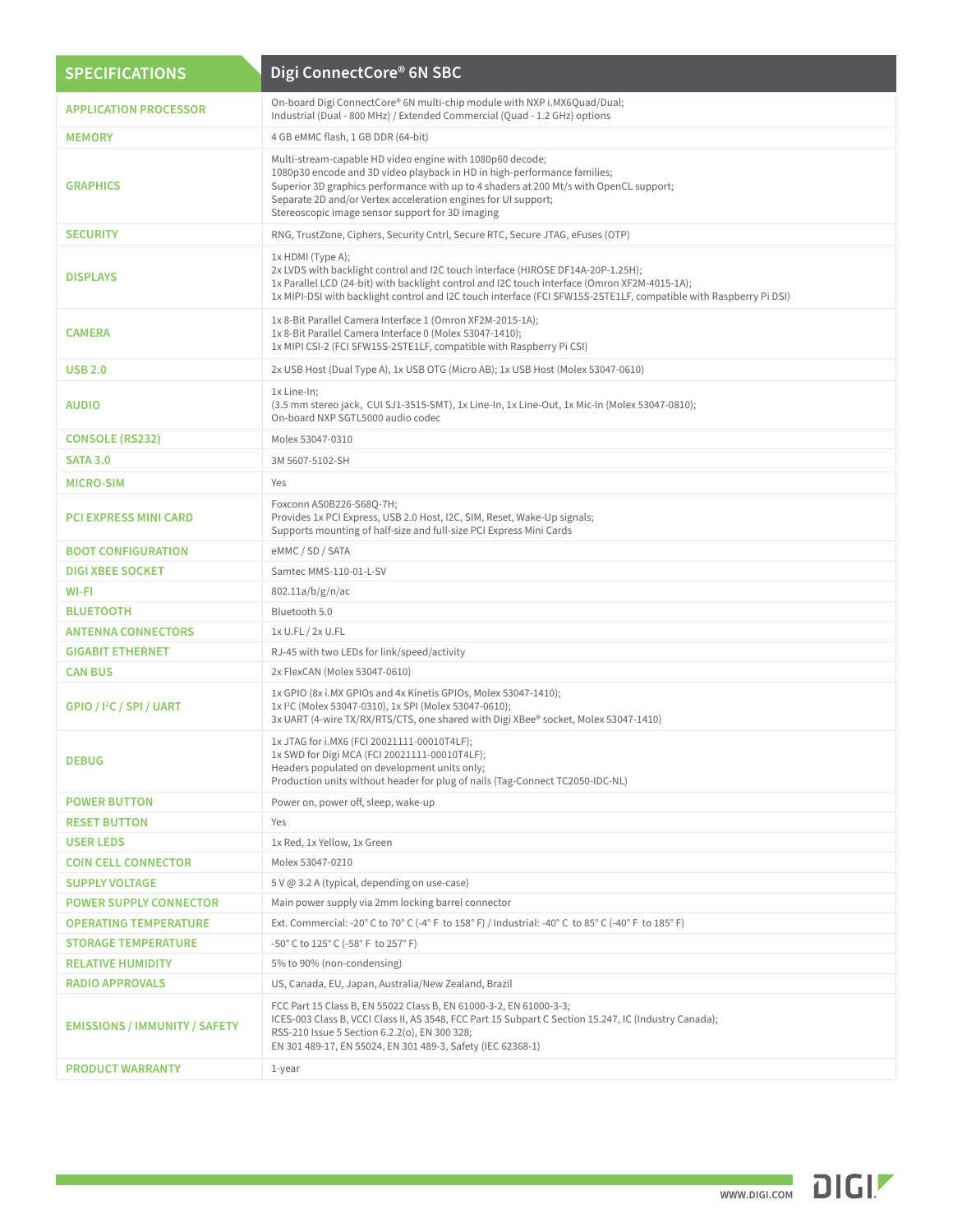| <b>CONNECTCORE<sup>®</sup> SBC</b><br><b>SELECTION GUIDE</b> |                                           | <b>ConnectCore 6UL SBC Pro</b>      | <b>ConnectCore 6N SBC</b><br>for i.MX6Quad | <b>ConnectCore 6N SBC</b><br>for i.MX6Dual |
|--------------------------------------------------------------|-------------------------------------------|-------------------------------------|--------------------------------------------|--------------------------------------------|
| <b>PERFORMANCE</b>                                           | Processor                                 | NXP i.MX6UL-2<br>(Cortex-A7)        | NXP i.MX6Quad<br>(Cortex-A9)               | NXP i.MX6Dual<br>(Cortex-A9)               |
|                                                              | Clock Speed                               | 528 MHz                             | $1.2$ GHz                                  | 800 MHz                                    |
|                                                              | Microcontroller Assist™                   | $\checkmark$                        | $\checkmark$                               |                                            |
|                                                              |                                           | 256 MB NAND SLC                     |                                            |                                            |
| <b>MEMORY</b>                                                | Flash                                     | 4 GB eMMC <sup>1,7</sup>            | 4 GB eMMC <sup>1</sup>                     | 4 GB eMMC <sup>1</sup>                     |
|                                                              | <b>RAM</b>                                | 256 MB DDR3                         | 1 GB DDR3                                  | 1GB DDR3                                   |
|                                                              | Ethernet                                  | 2 x 10/100 Mbit                     | 1 x Gigabit                                | 1 x Gigabit                                |
|                                                              | Wi-Fi                                     | 802.11a/b/g/n/ac<br>1x1             | 802.11a/b/g/n/ac<br>1x1                    | 802.11a/b/g/n/ac<br>1x1                    |
|                                                              | Bluetooth                                 | 5.0                                 | 5.0                                        | 5.0                                        |
| <b>NETWORKING</b>                                            | Wi-Fi / Bluetooth Antenna                 | U.FL/MMCX <sup>6</sup>              | U.FL                                       | U.FL                                       |
|                                                              | NFC Forum Type 2 Tag                      | $\checkmark$                        |                                            |                                            |
|                                                              | NFC Antenna                               | External                            |                                            |                                            |
|                                                              | Digi XBee® Socket                         | $\checkmark$                        | $\checkmark$                               | $\checkmark$                               |
| <b>SECURITY</b>                                              | Digi TrustFence™                          | $\checkmark$                        | ✓                                          | $\checkmark$                               |
| CELLULAR <sup>2</sup>                                        | Micro SIM Card Slot                       | $\checkmark$                        | $\checkmark$                               | $\checkmark$                               |
|                                                              | USB 2.0 Host                              | 3                                   | 3                                          | 3                                          |
|                                                              | <b>USB 2.0 OTG</b>                        | $1\,$                               | $\mathbf{1}$                               | $\mathbf 1$                                |
|                                                              | PCI Express Mini Card 2.1                 | $\checkmark$                        | $\checkmark$                               | $\checkmark$                               |
|                                                              | <b>RS232/TTL</b>                          | (USB 2.0 Host)<br>2/1               | (USB Host 2.0/x1 PCle)<br>2/1              | (USB Host 2.0/x1 PCle)<br>2/1              |
|                                                              | Console                                   | $\checkmark$                        | $\checkmark$                               | $\checkmark$                               |
| <b>COMMUNICATION</b>                                         | $l^2C$                                    | $\checkmark$                        | $\checkmark$                               | $\checkmark$                               |
|                                                              | SPI                                       | $\checkmark$                        | $\checkmark$                               | ✓                                          |
|                                                              | GPIO                                      | $\checkmark$                        | $\checkmark$                               | $\checkmark$                               |
|                                                              | Dual CAN                                  | $\checkmark$                        | $\checkmark$                               | $\checkmark$                               |
|                                                              | Grove                                     | $\overline{\phantom{a}}$            | $\overline{\phantom{a}}$                   | $\overline{\phantom{a}}$                   |
|                                                              | Expansion Connector <sup>4</sup>          | ä,                                  | $\sim$                                     | $\sim$                                     |
|                                                              | 2D/3D Hardware Acceleration<br>(GPU)      |                                     | $\checkmark$                               | $\checkmark$                               |
| <b>GRAPHICS</b>                                              | Hardware Video Encoding/<br>Decoding      |                                     | $\checkmark$                               | $\checkmark$                               |
|                                                              | Resolution                                | Up to 1366 x 768                    |                                            | Up to 1920 x 1080                          |
|                                                              | HDMI                                      | $\sim$                              | $\checkmark$                               | $\checkmark$                               |
| <b>DISPLAY</b>                                               | LVDS <sup>3</sup>                         | $\mathbf{1}$                        | $\overline{2}$                             | $\mathbf 1$                                |
|                                                              | MIPI DSI3                                 | $\overline{a}$                      | $\checkmark$                               | $\checkmark$                               |
|                                                              | <b>RGB Parallel</b>                       | 18-/24-bit                          | 24-bit                                     | 24-bit                                     |
| <b>CAMERA</b>                                                | <b>MIPICSI</b>                            | $\bar{a} = \bar{b}$                 | $\checkmark$                               | $\checkmark$                               |
|                                                              | 8-Bit Parallel                            | $\checkmark$                        | $\overline{2}$                             | $1\,$                                      |
| <b>AUDIO</b>                                                 | Headphone Jack                            | $\checkmark$                        | $\checkmark$                               | $\checkmark$                               |
|                                                              | Line-In / Line-Out / Microphone<br>Header | $\checkmark$                        | ✓                                          | ✓                                          |
| <b>STORAGE</b>                                               | microSD                                   | $\checkmark$                        | $\checkmark$                               | $\checkmark$                               |
|                                                              | <b>SATA 3.0</b>                           |                                     | $\checkmark$                               |                                            |
|                                                              | Power / Reset Buttons                     | $\checkmark$                        | $\checkmark$                               | $\checkmark$                               |
|                                                              | Power / Reset Header                      | $\checkmark$                        | $\checkmark$                               | $\checkmark$                               |
|                                                              | Coin Cell Battery Header                  | $\checkmark$                        | $\checkmark$                               | $\checkmark$                               |
|                                                              | Power / User LEDs                         | $\checkmark$                        | $\checkmark$                               | $\checkmark$                               |
| <b>OTHER</b>                                                 | <b>Boot Configuration Switch</b>          | <b>Population Options</b>           | ✓                                          | ✓                                          |
|                                                              | <b>JTAG</b><br>(via Tag-Connect)          | $\checkmark$                        | $\checkmark$                               | $\checkmark$                               |
|                                                              | SWD<br>(via Tag-Connect)                  | $\checkmark$                        | $\checkmark$                               | $\checkmark$                               |
| <b>ENVIRONMENTAL</b>                                         | <b>Operating Temperature</b>              | -40 $^{\circ}$ C to 85 $^{\circ}$ C | -20 $^{\circ}$ C to 70 $^{\circ}$ C        | -40 $^{\circ}$ C to 85 $^{\circ}$ C        |
|                                                              | <b>Dimensions</b>                         |                                     | 100 x 72 mm                                |                                            |
| <b>MECHANICAL</b>                                            | Form Factor                               |                                     | Pico-ITX                                   |                                            |
| <b>DIGI SKUS</b>                                             |                                           | CC-SBP-WMX-JN58                     | CC-SB-WMX-J97C-N                           | CC-SB-WMX-L87C-N                           |

1. pSLC mode option for industrial reliability

2. Via PCI Express Mini Card Connector, or Digi Digi XBee® Cellular

3. With Touch (I2C) + Backlight Control

4. Raspberry Pi HAT compatible header (and mounting holes)

5. USB Device via USB Type AB connector 6. On-board antenna switch configuration

7. Software-selectable: on-board eMMC or microSD